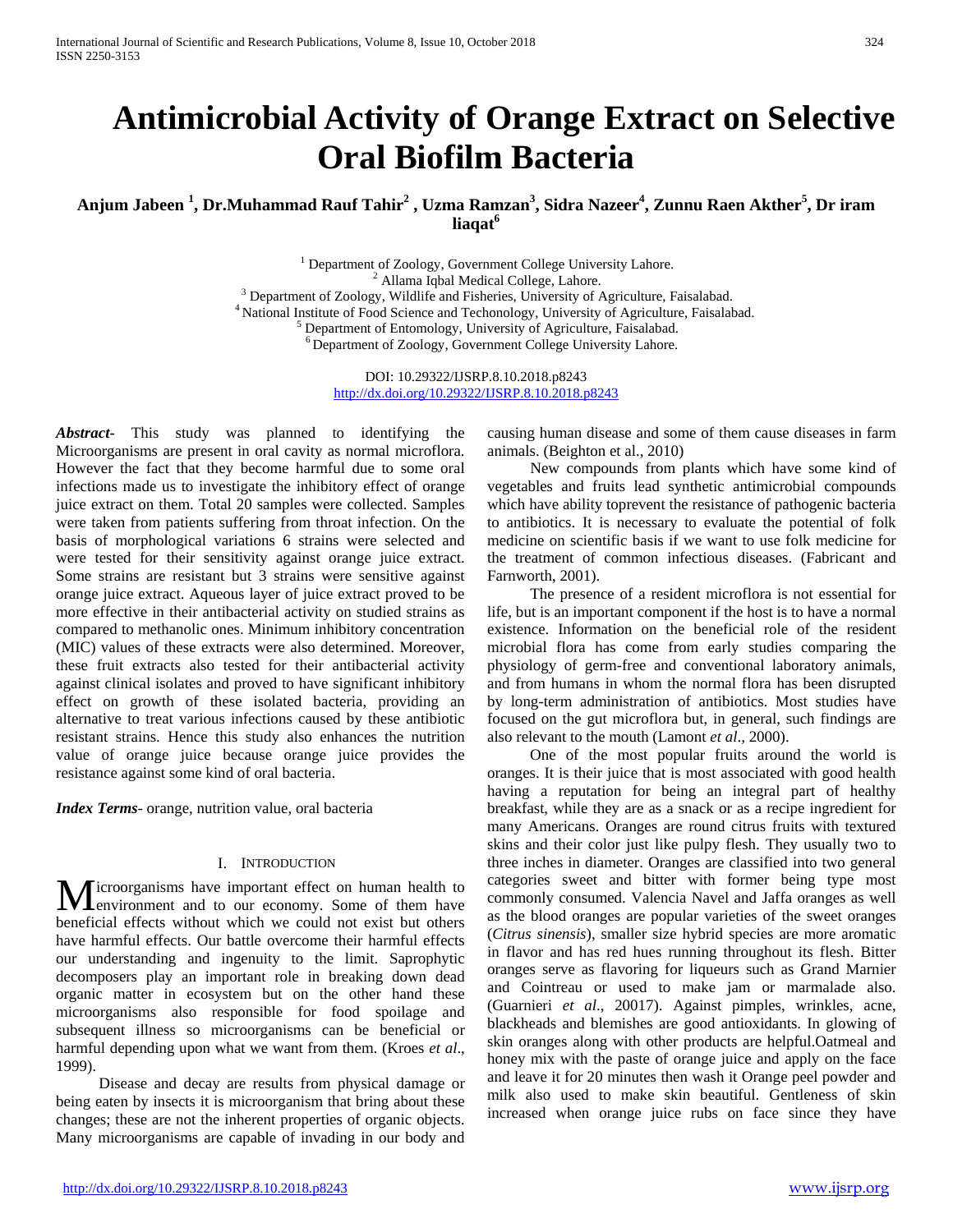adequate amount of vitamin C. For blemishes and prevention of acne eating of oranges is also good.(Abeysinghe *et al*., 2010).

The aims of this study was to identify and characterize the microorganism mostly present in oral cavity, to test the antibiotic resistance profile of isolated clinical strains, to find out the antibacterial activity of orange juice against oral bacteria either the orange juice have any ability to resist the bacteria present in oral cavity.

#### II. MATERIAL AND METHODS

### **Bacterial sample collection:**

 Total 20 samples were collected from patients including both male and female of Mayo hospital Lahore. Samples were collected from mouth specifically tong and buccal region of patients having throat infections with the help of sterilized swab. The swabs were immediately dipped in 1ml of 0.85% saline solution. Within 2-3 hours of sample collection, 100µl of each sample was spread on nutrient ager plates (Prepared by 7g nutrient agar in 250ml distilled water).100µl of each sample was pour with the help of micropipette and spread on nutrient agar plates (Each plate containing 15µl nutrient agar) with sterilized glass spreader and the plates were incubated at  $37^{\circ}$  C for 24 hours. After 24 hours of incubation, morphologically different bacterial colonies were selected and purified on agar plates after several hours of streaking and restreaking.

**Table 1. Nutrient-Agar**

| Sr. No             | Component      | $gL-1$ | <b>Solution III</b> |                |
|--------------------|----------------|--------|---------------------|----------------|
|                    | Nutrient broth | 13     |                     |                |
|                    | Agar           | 15     |                     | <b>Table 4</b> |
| pH adjusted to 7.0 |                |        | S. No               | Col            |

## **Morphological Characterization of Isolates**

Following Gerhardt et al. (1994), purified colonies were grown on nutrient agar and characterized them on the basis of size, shape, margins, elevation, colour, texture etc.

## **Gram staining (Gerhardt** *et al***., 1994)**

 Bacteria react differently to a specific staining process because they different from one another physically and chemically. Staining depends on the fact that bacteria differ chemically from their surroundings and thus can be stained to contrast with their environment. The Gram stain is extensively used for this purpose. The procedure involve is taking a clean glass slide and adding a drop of water on it. With the help of sterilized inoculating loop added a small amount of bacterial sample on clean slide and making a thin smear. Smear was heat fixed by passing the slide 2-3 times over the flame. The smear was stained with the basic dye crystal violet for 1-2 minutes. This is referred as primary staining. The smear was then treated with iodine solution for 1 minute, iodine solution act as mordant (enhance the interaction between dye and bacterial cell). The smear then wash with the decolorizer the crystal violet-iodine complex was retained by gram positive bacteria while gram negative bacteria appeared colorless as they lose their crystalviolet iodine complex. The smear was counterstained with safranin for about 30 seconds. Safranin did not change the deep purple color of gram-positive bacteria, while colorless gram negative bacteria were stained pink with it. Thus, gram negative bacteria appeared pinkish to red in color while gram positive bacteria appeared dark purple under the microscope with an oil immersion lens.

## **Solution for Gram's staining Solution I**

## **Table 2.Crystal violet solution**

| S. No | <b>Components</b> | Quantity |
|-------|-------------------|----------|
|       | Crystal violet    | 10g      |
|       | Ammonium oxalate  | 4g       |
|       | Ethanol 20%       | 500ml    |

## **Solution II**

## **Table 3. Iodine Solution**

| S. No | <b>Components</b> | Quantity |
|-------|-------------------|----------|
|       | <b>I</b> odine    | 1.25g    |
|       | Potassium iodide  | 2.5g     |
|       | Ethanol           | 156.2g   |

| <b>Table 4 Safranine solution</b> |                   |          |  |  |  |  |
|-----------------------------------|-------------------|----------|--|--|--|--|
| S. No                             | <b>Components</b> | Quantity |  |  |  |  |
|                                   | Safranin          | 4g       |  |  |  |  |
|                                   | Ethanol 95%       | 500ml    |  |  |  |  |

## **Acid-Fast staining (Benson, 2002)**

 It is the differential staining techniques which was first developed by Ziehl and later on modified by Neelsen. So this method is also called *Ziehl-Neelsen staining* techniques. Neelsen in 1883 used Ziehl'scarbol-fuchsin and heat then decolorized with an acid alcohol, and counter stained with methylene blue. Thus Ziehl-Neelsen staining techniques were developed. The main aim of this staining is to differentiate bacteria into acid fast group and non-acid fast groups. This method is used for those microorganisms which are not staining by simple or Gram staining method, particularly the member of genus *Mycobacterium*, are resistant and can only be visualized by acid-fast staining.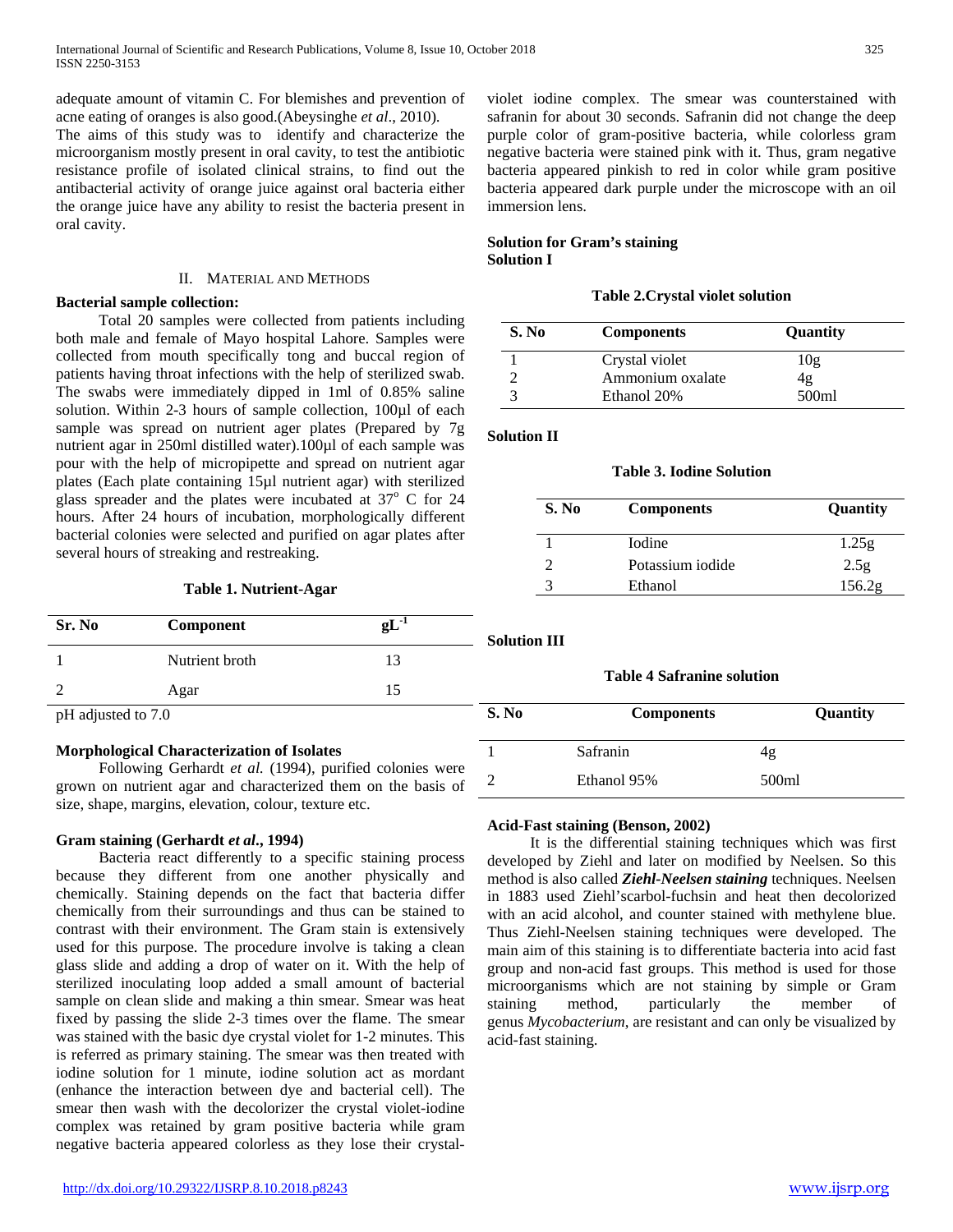#### **Table 5 Ingredient for acid fast staining**

|                          |                   | Cell colour  |                  |
|--------------------------|-------------------|--------------|------------------|
| <b>Application</b><br>of | <b>Reagent</b>    | Acid<br>fast | Non-acid<br>fast |
| Primary dye              | Carbolfuchsin     | Red          | Red              |
| Decolorizer              | Acid alcohol      | Red          | Colorless        |
| Counter stain            | Methylene<br>blue | Red          | Blue             |

 Procedure involve is that Prepare bacterial smear on clean and grease free slide, using sterile technique. Allow smear to air dry and then heat fix. Cover the smear with carbolfuchsin stain and placed over boiling water or steam for 5 minutes. Allow the heated stain to remain on the slide for 5 minutes .Afterward the slide was cooled and rinsed with decolorizing agent such as acid alcohol for about 5 minutes. well with clean water. Few drops of malachite green on the smear stain for 1–2 minutes using the longer time when the smear is thin. Wash off the stain with clean water. Wipe the back of the slide clean, and place it in a draining rack for the smear to air-dry. Examine the smear microscopically, using the 100 X oil immersion objective.

#### **Solution for Acid-Fast Staining**

#### **Table 6 Ziehl-NeelsenCarbol-Fuchsin Solution**

| S. No         | <b>Components</b>       | Quantity |
|---------------|-------------------------|----------|
|               | <b>Basic Fuchsin</b>    | 2.5g     |
|               | Distilled water         | 250ml    |
| $\mathcal{R}$ | 100% alcohol            | 25ml     |
|               | Phenol crystals, melted | 12.5ml   |

#### **Table 7. 2.1% Acid Alcohol**

| S. No | <b>Components</b> | r -1  |
|-------|-------------------|-------|
|       | Hydrochloric Acid | 10ml  |
|       | 70% Alcohol       | 990ml |

#### **Table 8 Methylene Blue Working Solution**

| S.No | <b>Components</b>    | Quantity |
|------|----------------------|----------|
|      | Methylene blue stock | 5ml      |
|      | Distilled water      | 45ml     |

## **Motility test (Benson, 2002)**

 The motility of bacteria was tested by inoculating tubes containing semi solid agar medium. The bacterial culture was stabbed into medium tubes with inoculating needle and the tubes were incubated at  $37^{\circ}$  C for 24 hours. The growth of non-motile bacteria was confined to the stab line while the growth of motile bacteria was not restricted to the stab line of inoculation.

|  |  |  | Table 9 Semi solid medium for motility (Benson) |  |  |  |
|--|--|--|-------------------------------------------------|--|--|--|
|--|--|--|-------------------------------------------------|--|--|--|

| S. No | <b>Components</b> | gL1 |  |
|-------|-------------------|-----|--|
|       | Tryptone          | 10  |  |
|       | Yeast extract     |     |  |
| 3     | Sodium            |     |  |
|       | Agar              | 10  |  |

## **Fruit Material**

 Oranges (Citrus sinences) was used for the preparation of fruit extract.

## **Preparation of fruit extract Methanolic extracts**

 Oranges were washed with distilled water and then their weight was determined by using weight balance. Then their juice was taken. After this fresh juice was filtered by using Whatsman Filter Paper (1), then again their weight was determined. Methanolic extract was prepared by mixing equal amount of orange juice and methanol 1:1. After mixing this, mixture was poured into a separating funnel. After vigorously shaking, three layers were separated. Collected three layers separately into three different clean beakers. The first layer called as aqueous layer which contains only polar compounds. Second layer called as central layer which contains both polar and non-polar compounds. Third layer called as Non polar layer. All three layers were subjected to dry in sunlight or to air dry for the collection of extract powder.

 After getting powder, aqueous layer was used for making stock solution. Stock solution was made by adding 1g of extract powder into 5ml of distilled water. From this stock solution, 4 dilutions 100%, 50%, 25%, 12.5% were made by adding 0.5ml, 0.25ml, 0.125ml and 0.0625ml of juice into 5ml of distilled water respectively.

## **ANTIMICROBIAL ACTIVITY OF FRUIT EXTRACTS**

 Antimicrobial activity of fruit extract was determined by agar well diffusion method. To check bacterial susceptibility on different dilutions (100%, 50%, 25%, and 12.5%) of methanol fruit extracts were made. 10µl of bacterial culture was spread on labeled nutrient agar plate with the help of sterilized glass spreader. Well were made by using sterilized borer. Each well labeled for different dilutions was filled with 50µl fruit extract. Then plates were incubated at 37°C for 24 hours. After incubation the zones of inhibition were measured by measuring three values and taking mean value.

## **MINIMUM INHIBATORY CONCENTRATION**

 MIC is defined as the lowest concentration of fruit extract which inhibit the growth of microorganism. MIC of extracts was determined by broth dilution method. The methanolic extract of orange was diluted to the concentration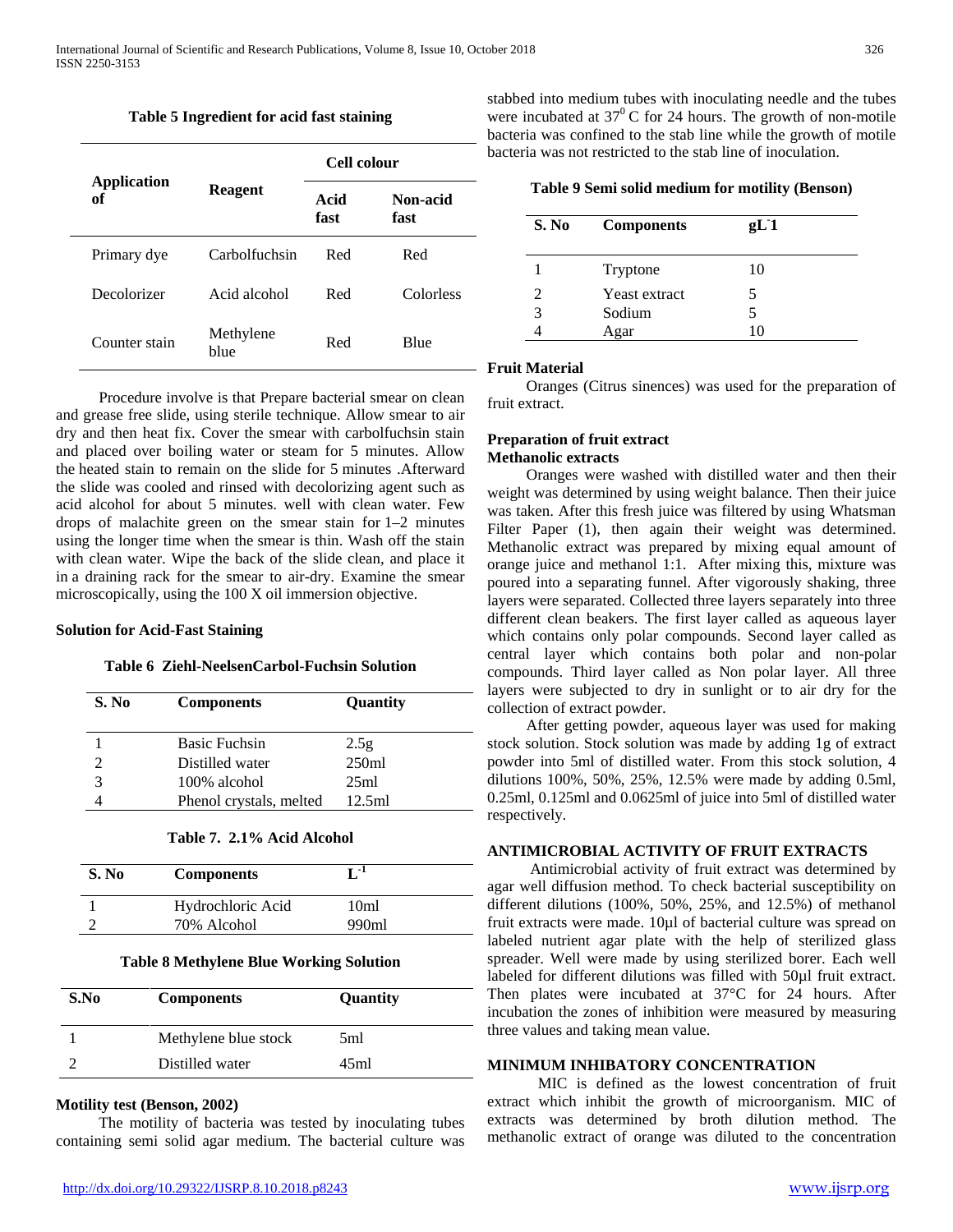ranging from 6mg to 46mg  $ml^{-1}$  in 3ml nutrient broth. 150 $\mu$ l of overnight bacterial suspension with turbidity of 0.5 was inoculated into the test tubes. The tubes ere incubated for 24 hours at 37°C. After incubation O.D was determined at 590nm. MIC was recorded as the lowest concentration which showed no visible growth.

#### III. STATISTICAL ANALYSIS

 Results obtained in these experiments were analysis statistically following. Means and standard errors of the means were calculated. The difference between the means of minimum inhibitory concentrations were collected using't' test.

## IV. RESULTS

### **ISOLATION OF BACTERIAL STRAINS**

 Out of 20 samples taken from patients suffering from throat infections 6 bacterial strains were isolated and then purified on nutrient agar. Through Morphological characterization of 6 strains isolated from throat 6 clearly different strains were selected out of which 1 strain was yellow, 2 were light yellow, 1 was white, 2 were transparent. Three strains showed smooth surface, 1 had wrinkled and 2 had shiny surface. Among the 2 strains, 1 exhibits the circular shape, entire margin and raised elevation. Moreover out of six strains 3 were moist, 2 were buttery and 1 was dry in their texture.

|  |  | Table 10: Analysis of colony morphology of oral microbial isolates |
|--|--|--------------------------------------------------------------------|
|  |  |                                                                    |

| <b>Strains</b> | Form     | Color        | <b>Texture</b> | <b>Margins</b> | <b>Elevation</b> | <b>Optical</b><br>character | <b>Surface</b> |
|----------------|----------|--------------|----------------|----------------|------------------|-----------------------------|----------------|
| A1             | Circular | Yellow       | <b>Buttery</b> | Entire         | Raised           | Yellow                      | Shiny          |
| A2             | Circular | Light yellow | <b>Buttery</b> | Entire         | Raised           | Light yellow                | Smooth         |
| A3             | Circular | Light yellow | Moist          | Entire         | Raised           | White                       | Smooth         |
| A4             | Circular | white        | Moist          | Undulate       | Raised           | Light yellow                | Wrinkled       |
| A5             | Circular | transparent  | Moist          | Entire         | Raised           | Transparent                 | Shiny          |
| A6             | Circular | transparent  | Dry            | Entire         | Raised           | Transparent                 | Smooth         |

#### **MORPHOLOGICAL CHARACTERIZATION OF ISOLATES Gram staining**

 In gram staining , 2 strains appeared dark purple under the microscope with an oil immersion lens indicating that they were gram positive (Figure4.1) while the remaining 4 strains appeared pinkish to red in color showing that they were gram negative (Table-4.3).

## **Motility test**

 In motility test, growth of 3 strains [A1, A2 and A4] was not confined to the stab line of inoculation showing that these strains were motile, while the rest of 3 strains were found to be non-motile (Table-4.2).

 All 6 selected strains showed blue color under 40x light microscope indicating negative results and thus confirming absence of Mycobacterium among tested isolates (Table-4.3).

## **Acid Fast Staining**

| S. No          | <b>Strains</b> | <b>Gram staining</b> | Acid<br>fast<br>staining | <b>Motility</b> |
|----------------|----------------|----------------------|--------------------------|-----------------|
|                | A1             | -                    | Blue                     | Non motile      |
| 2              | A <sub>2</sub> | -                    | Blue                     | Non motile      |
| 3              | A <sub>3</sub> | ۰                    | Blue                     |                 |
| $\overline{4}$ | A <sub>4</sub> | -                    | Blue                     | Motile          |
| 5              | A5             | $\overline{+}$       | Blue                     | -               |

## **Table 11: Morphological characterization**

### **ANTIBACTERIAL ACTIVITY OF PLANT EXTRACTS**

 Antibacterial activity of fruit extract was determined against all the 6 strains. Among four dilutions that were made, 100% dilution of all extract was found to be most effective. In case of orange juice extract the diameter of zone of inhibition 1.5-6.25mm.When we take 500µl juice extract in wells maximum zone of inhibition is shown by *Klebsillaspp* that is 6.25±0.5mm and smallest zone of inhibition is shown by Lactobacillus *spp.* which is 3±0.816mm *Salmonella spp* shows in between zone of inhibition which was 4.25±0.5mm. When we

take the amount of juice extract is 250µl then maximum zone of inhibition was shown by *Klebsillaspp* which is 5.5±1.290mm and smallest zone of inhibition is shown by *Lactobacillus spp* which is 2.25±0.957mm and salmonella shows zone of inhibition 3.25±0.957mm which is intermediate zone of inhibition between first two bacterial species. When we use the amount of juice extract is 125µl in wells then again maximum zone of inhibition is shown by *Klebsilla spp*. Diameter of zone of inhibition is 3.5±0.577mm and *Salmonella spp.* was shown the intermediate zone of inhibition whose diameter is 3±0.186mm. When we use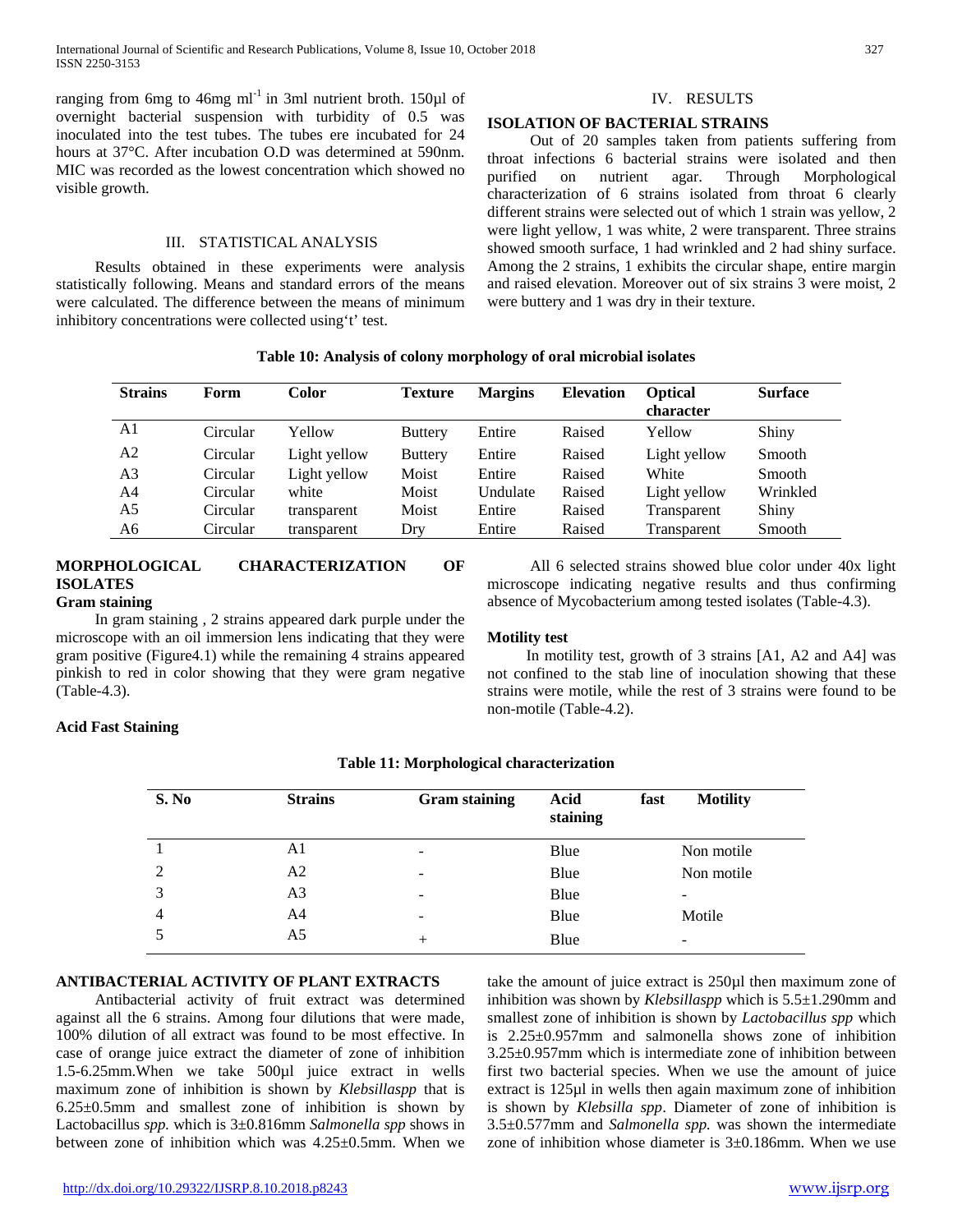the 62.5µl concentration of juice extract in wells then smallest zone of inhibition is shown by *Lactobacillus* 1.25±0.5mm and *Salmonella spp* shows the diameter of zone of inhibition is

1.25+0.5mm and *klebsilla spp*shows the diameter of zone of inhibition is 3±0.816.

| Fruit<br>extract used | <b>Strain</b>         | Zone of inhibition in $mm(ZI) \pm S.D$ |                 |                  |                |
|-----------------------|-----------------------|----------------------------------------|-----------------|------------------|----------------|
|                       |                       | 12.5%                                  | 25%             | 50%              | 100%           |
| Orange                | Klebsiella<br>spp.    | $3 \pm 0.816$                          | $3.5 \pm 0.577$ | $5.5 \pm 1.290$  | $6.25 \pm 0.5$ |
|                       | Salmonella spp        | $2.25 \pm 0.5$                         | $3 \pm 0.816$   | $3.25 \pm 0.957$ | $4.25 \pm 0.5$ |
|                       | Lactobacillus<br>spp. | $1.25 \pm 0.5$                         | $1.75 \pm 0.5$  | $2.25 \pm 0.957$ | $3 \pm 0.816$  |

**Table 12: Effects of methanolic extract of fruits on bacterial isolates**

aq: aqueous; meth: methanolic

ZI: Zone of inhibition; SD: Standard Deviation

#### **MINIMUM INHIBITORY CONCENTRATION (MIC)**

 MIC of fruit extract showing antibacterial activity were determined and broth dilution method was used to determine the MIC of fruit extract (Table-4.7). Result indicated that MIC values of aques layer of orange juice extract were in the range of 15-25 $mg$  ml<sup>-1</sup> for different selected strain. The MIC value against *Klebsilla spp* was 20mg ml-1 ,15mg ml-1 for *Lactobacillus*and  $25mg$  ml<sup>-1</sup> for *salmonella spp*.

## **Table 13: Minimum Inhibitory concentration (MIC) of fruit extract**

| Fruit Extract | <b>Strains</b> |                    | MIC<br>$Mg$ ml <sup>-1</sup> |
|---------------|----------------|--------------------|------------------------------|
| Orange        | A1             | Klebsiella spp.    | 20                           |
|               | A4             | Salmonella spp     | 25                           |
|               | A5             | Lactobacillus spp. | 15                           |

#### V. DISCUSSION

 Bacterial species were identified by using standard laboratory criteria (Colony morphology, Texture, Color, Catalase production, Hemolysis pattern etc.) as well as through biochemical testing. Isolates showed resemblance in morphology and biochemical characteristics but they also exhibited some diversity. They showed circular/irregular margin (Table-4.2). The selected strains also showed different hemolytic patterns on blood agar. All strains were good in growth on chocolate agar (Table-4.4). The bacterial ability to exhibit morphological variation may be an adaptation to thrive in a wide range of environmental conditionsJiang (2007), On the basis of biochemical testing, the strain isolated from clinical sample belong to the genus *Klebsiella,* and *Salmonella* (Table- 4.6). Similar results were reported byKeskin (2010), who found that gram negative bacteria belonging to the family Klebsiella, Enterobacter were the most common cause of oral infections. However gram positive bacteria such as *staphylococcus spp* and *Lactobacillus spp* also play their role in causing these infections. According to Noack (2001), the microorganism causing oral infections vary from time to time. These infections may be monomicrobial or polymicrobial.

 Fruits extracts were effective in decreasing the capacity of biofilm formation showed by studied strains susceptibility of oral bacteria against fruit extract (Table- 4.6). According to study by Percival (2010) fewer fractions of terpineol and other terpene citrus oil appeared to have greater inhibitory effect on food-borne bacteria than other citrus oils or derivatives. As compare to gram negative bacteria gram positive bacteria were more sensitive to essential oils in general.

 The purpose of this study was to identify bacteria present in oral cavity of those people who suffering from some kind of oral infections and monitoring the inhibitory effect of fruit extract against them. Oral infections causing clinical isolates usually cause serious infection and are very tough to eradicate mainly because of the development of high resistance against commonly used antibiotics. Hence, there is an immediate need to find out an alternative to treat these microbial infections. Fruit extract prove to have remarkable antibacterial activity against antibiotic resistant bacteria. In this study, three clinical isolates i.e. *Klebsialla spp, Salmonella spp*and *Lactobacillus* were found to have potential oral infection capacity. Alcoholic extract of orange juice was tested for their antibacterial properties against these isolates. This fruit extract proved to have significant antibacterial activity and thus provided a way use them as an alternative to treat different infection caused by antibiotic resistant, biofilm forming clinical isolates

#### **REFERENCES**

[1] Abeysingh, P.D. 2010. Antibacterial Activity of some Medicinal Mangroves against.Antibiotic Resistant Pathogenic Bacteria.*Indian. J. Pharm. Science.,* **72(2)**: 167-172.